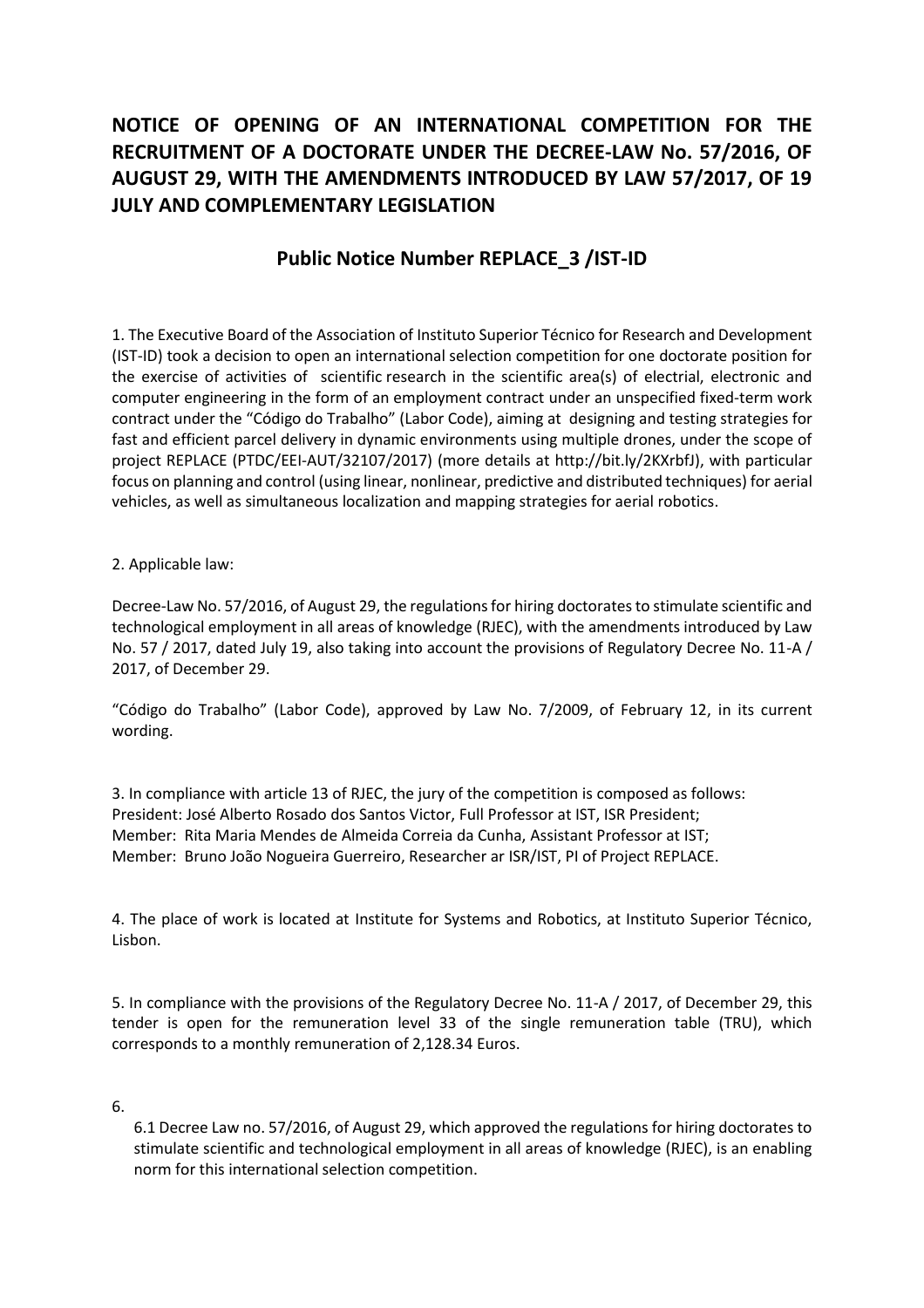6.2 The opening of this competition is intended for the selection of a doctorate's place for the exercise of scientific research activity under an unspecified fixed-term work contract under the "Código do Trabalho" (Labor Code) approved by Law No. 7/2009, of February 12, in its current wording, being the basis of contracting the execution of a service determined, precisely defined and non-durable, being the contracting necessarily financed regardless of its provenance.

6.3 The maximum duration of the unspecified fixed-term work contract is the duration of the especific task of the project supporting it, and which is, expectedly, 15 months.

6.4 Termination of the financing, termination of the project or completion of the tasks that are the subject of this competition shall determine the expiration of the contract that will operate with the communication referred to in article 345 (1) of the "Código do Trabalho"(Labor Code), meaning that the employer shall notify the termination of the contract to the employee, at least seven, 30 or 60 days in advance, according to whether the contract lasted up to six months, six months to two years, or per longer period."

7. The competition is open for national candidates, foreigners and stateless persons who hold the degree of "Doutor" or hold the recognition of that degree under the terms of the Decree-Law n.<sup>o</sup> 66/2018, of August 16, in a branch of knowledge or specialty that covers the scientific area of electrial, electronic and computer engineering or related scientific area, and are also holders of a scientific and professional curriculum that reveals an adequate profile to the activity to be developed.

8. Formalization of applications:

8.1 Applications are formalized by means of an application form, made available at  $\frac{http://ist-}{http://ist-}$ id.pt/concursos/emprego-cientifico/ electronic address, addressed to the President of Instituto Superior Técnico Association for Research and Development (IST-ID), stating the identification of this notice, full name, affiliation, number and date of identity card, Citizen Card, or number identification number, date and place of birth, marital status, profession, residence and contact address, including e-mail address and telephone contact.

The recognition of the "Doutor" degree should be obtained up to the last day of application period. In the application form, the candidate must indicate his / her consent so that the communications and notifications in the context of this hiring procedure can take place by electronic mail, to the electronic address indicated in that application form.

8.2 The application shall be accompanied by documents proving the conditions laid down in point 7 for admission to this invitation to tender, in particular:

a) Copy of certificate or diploma;

b) "Tese de doutoramento" or equivalent document(s) that determined the award of the academic degree of "Doutor";

c) Detailed curriculum vitae, structured in accordance with the items in points 12 and 14, indicating the works, and adding a copy of them, that the candidate considers most relevant to each of the items in points 12 and 14;

d) Scientific project, focusing on designing and testing strategies for fast and efficient parcel delivery in dynamic environments using multiple drones, with particular focus on planning and control (using linear, nonlinear, predictive and gain-scheduling techniques), both for aerial marine vehicles, as well as in the design of automatic calibration and simultaneous localization and mapping techniques with convergence guarantees for LiDARS;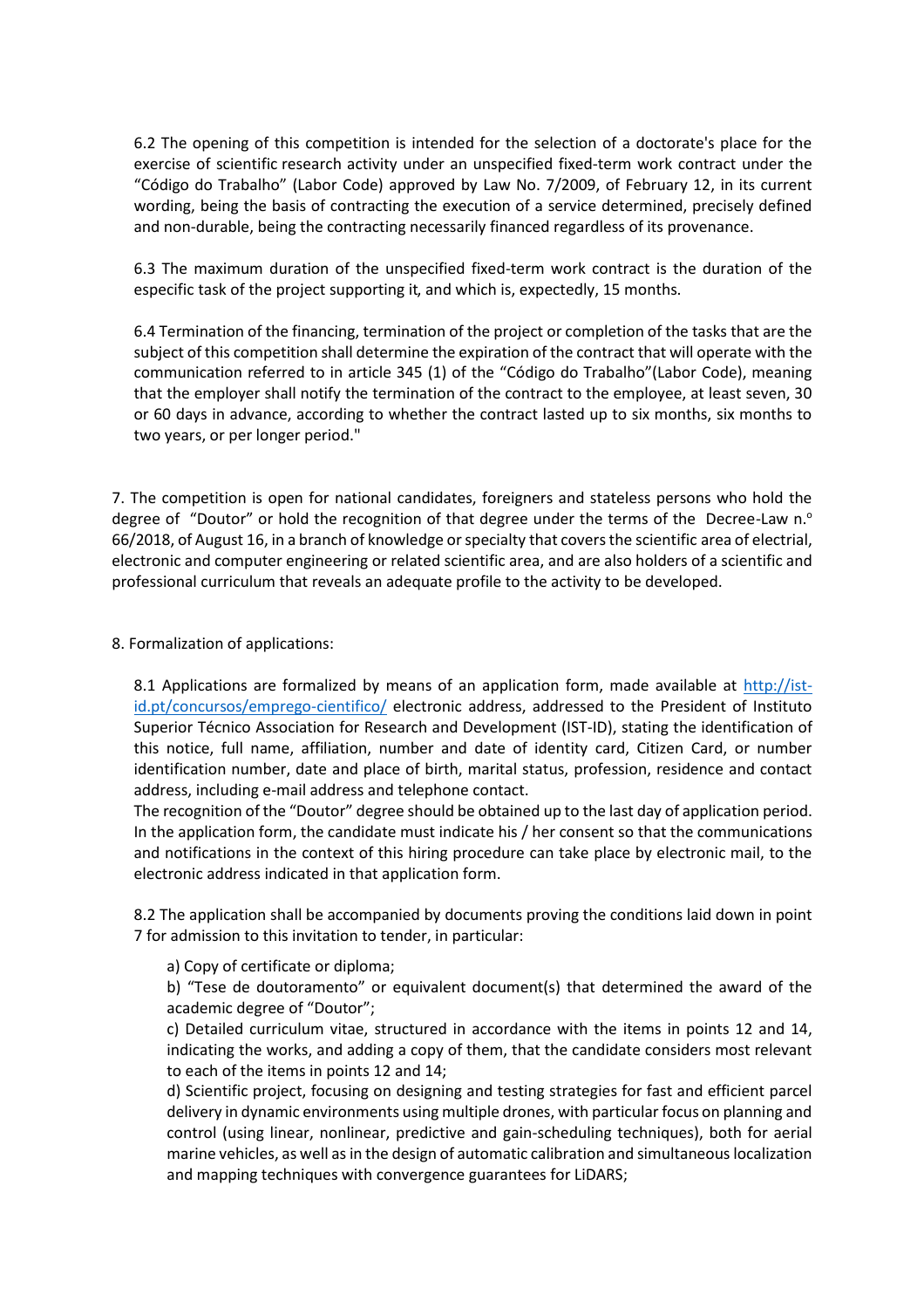e) Other documents that the candidate justifies to be relevant to the analysis of his/her application.

8.3 Applicants submit the documents referred to in 8.1 and 8.2 in PDF format at the electronic address above indicated, issued up to the last day of the tender opening period, which is fixed at 10 working days after publication of this Notice. An applicant may, by reason of the impossibility or technical difficulty of sending any of the documents referred to in 8.1 and 8.2 by e-mail, deliver them on physical support, respecting the above date, by registered mail with acknowledgment of receipt to the address postal service "Av. Rovisco Pais, 1. 1049-003 Lisboa" or by hand at IST-ID Human Resources Division. Not being accepted the justification of the candidate for the delivery of documents only in physical format, the President of the Jury will give a reasonable time to present them also in digital support.

8.4 The application and documents may be submitted in Portuguese or English, although the President of the Jury, and when a member of the Jury is a non-native Portuguese speaker, may request that, within a reasonable time, the candidate translates into English a document previously presented in Portuguese.

9. By decision of the President of IST-ID, candidates who do not comply with the provisions of point 8 are not admitted to the competition. Candidates who do not submit the application using the form or who do not deliver all the documents referred to in points 8.2 (a) to (d) or who present them unreadable, incorrectly completed, or invalid are eliminated. The jury is also entitled to require any candidate, in case of doubt and for the purposes of admission to competition, to present documentary evidence of the declarations in the submitted documents.

10. Approval on absolute merit:

10.1 The Jury will deliberate on its approval or rejection on absolute merit, by a justified vote where no abstentions are admitted.

10.2 A candidate is considered approved on absolute merit when he/she obtains a favorable vote of more than half of the members of the jury.

10.3 Candidates who have a scientific and curricular path relevant to the scientific area(s) of the competition and taking into account their suitability for the additional weighting criteria identified in 14.5 will be approved on absolute merit.

10.4 The unfavorable vote to approval on absolute merit can still be justified by the failure to fulfill the following circumstance: the Scientific Project prepared by the candidate is shown to be clearly insufficient and misaligned with the scientific area (s), suffering from serious inaccuracies or not supported by previous work of the candidate.

11. According to article 5 of RJEC, the selection is made through the evaluation of the scientific and curricular path of the candidates.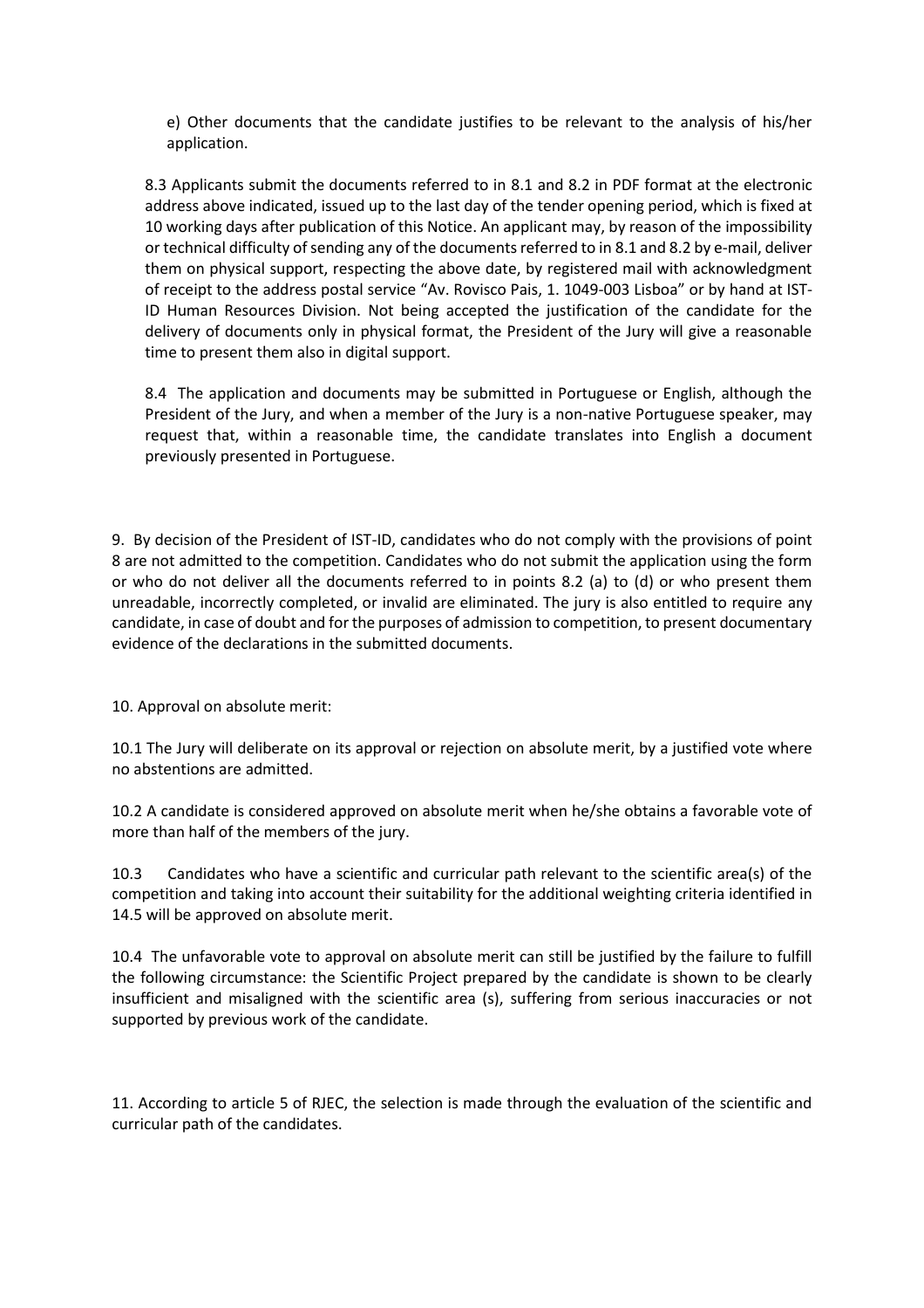- 12. The evaluation of the scientific and curricular path focuses on relevance, quality and timeliness:
	- a) of the scientific, technological, academic, cultural or artistic production during the last five years and considered more relevant by the candidate;
	- b) of the applied or practice-based research activities developed over the last five years and considered as having the greatest impact by the candidate;
	- c) of the activities of extension and dissemination of knowledge developed during the last five years, in particular in the context of promoting the culture and scientific practices considered by the candidate to be of greater relevance;
	- d) of the activities of science, technology and innovation programs management or of the experience in observing and monitoring the scientific and technological system or higher education, in Portugal or abroad.

13. The period of five years referred to in the preceding paragraph may be increased by the jury, at the request of the candidate, when justified on grounds of suspension of scientific activity for socially protected reasons, namely for reasons of parental leave, prolonged serious illness, and other situations of unavailability for work legally protected.

14. The assessment criteria are set out in this entry, with the option mentioned in point 14.5, with particular emphasis on the curriculum vitae and the contributions considered to be of higher relevance by the candidate in the last 5 years:

14.1. Quality of the scientific, technological, cultural or artistic production, considered more relevant by the candidate, and relevant to the project to be developed, which was given a weighting factor of 75% considering:

i) Scientific publications: a parameter which takes into account books, chapters of books, articles in scientific journals and international conference proceedings of which the applicant was the author or co-author, considering:

- its nature;
- its impact;
- the scientific / technological level and innovation;
- diversity and multidisciplinarity;
- international collaboration;
- the importance of contributions to the advancement of the current state of knowledge;

• the importance of the works that have been selected by the candidate as most representative, in particular as regards their contribution to the development and evolution of the scientific area for which the competition is open.

ii) Creation and strengthening of laboratory resources: a parameter that takes into account the participation and coordination of initiatives by the candidate that have resulted in the creation or reinforcement of laboratory infrastructure of an experimental and / or computational nature in support of research.

iii) Recognition by the international scientific community: a parameter that takes into account:

- prizes from scientific societies;
- editorial activities in scientific journals;
- participation in editorial bodies of scientific journals;
- coordination and participation in program committees of scientific events;
- invited lectures in scientific meetings or in other institutions;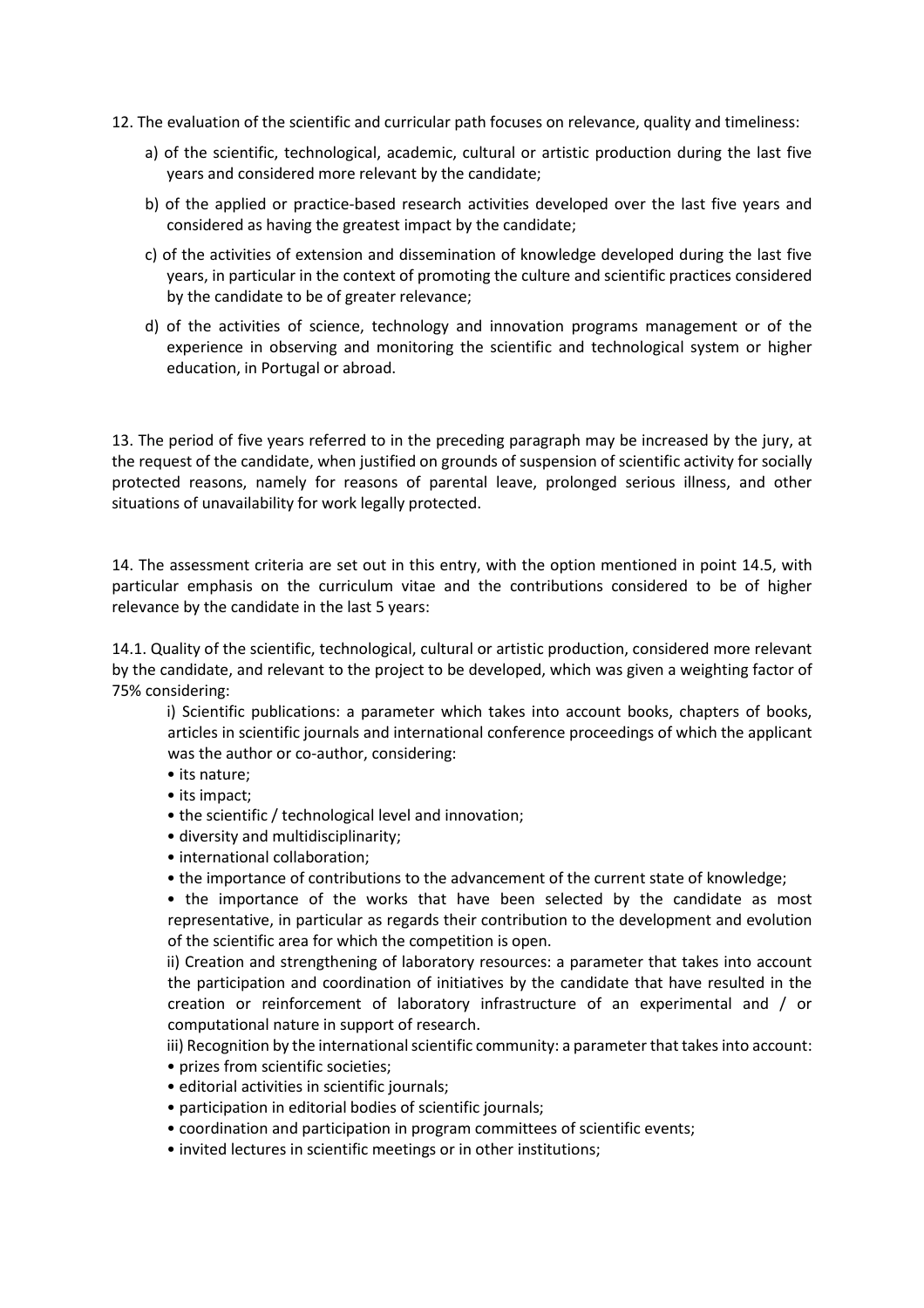• participation as a member of competitive admission scientific societies and other similar distinctions.

iv) Authorship and co-authorship of patents, models and industrial designs, taking into account their nature, territorial scope, technological level and the results obtained.

v) Coordination and participation in scientific projects: a parameter that takes into account the participation and coordination of scientific projects by the candidate, subject to competitive bidding, considering:

• the territorial scope and its size;

• the technological level and the importance of the contributions;

• innovation and diversity.

vi) Dynamization of scientific activity: a parameter that takes into account the capacity of coordination and leadership of research teams demonstrated by the candidate.

vii) Accompaniment and orientation of students, trainees and research fellows: a parameter that takes into account the orientation of doctoral students, master's and undergraduate students, trainees and research fellows taking into account the number, quality, scope and scientific / technological impact of the resulting publications, theses, dissertations and final course papers, distinguishing especially the awarded works and the international recognition.

14.2. Activities of applied or practice-based research, considered to be of greatest impact by the candidate, and relevant to the project to be developed, which was given a weighting factor of 10% considering:

i) Vocational training actions: a parameter which takes into account the participation and coordination of technological training actions aimed at enterprises and the public sector, taking into account their nature, technological intensity and results achieved.

ii) Provision of services and integrated consultancy in the institutional mission: a parameter that takes into account participation in activities involving the business community and the public sector, taking into account the type of participation, size, diversity, technological intensity and innovation.

iii) Design, project and production of scientific outputs: a parameter which takes into account the value of the Institute's activities of relevant professional experience.

14.3. Activities of extension and dissemination of knowledge, particularly in the context of the promotion of culture and scientific practices, considered of greater relevance by the candidate, and relevant to the project to be developed, which was given a weighting factor of 10% considering:

i) Industrial and intellectual property;

ii) Legislation and technical standards: a parameter which takes into account the participation in drafting legislative and standards projects taking into account their nature, territorial scope and technological level.

iii) Publications of scientific and technological outreach: parameter that takes into account the articles in magazines and national conferences and other publications of scientific and technological diffusion, taking into account their professional and social impact.

iv) Services to the scientific community and to society: a parameter that takes into account the participation and coordination of scientific and technological dissemination initiatives and taking into account the nature and results achieved by them when carried out towards:

• the scientific community, including the organization of conferences and conferences;

- the media;
- companies and the public sector.

14.4. Contribution to activities related to the management of science, technology and innovation programs, or experience in the observation and monitoring of the scientific and technological system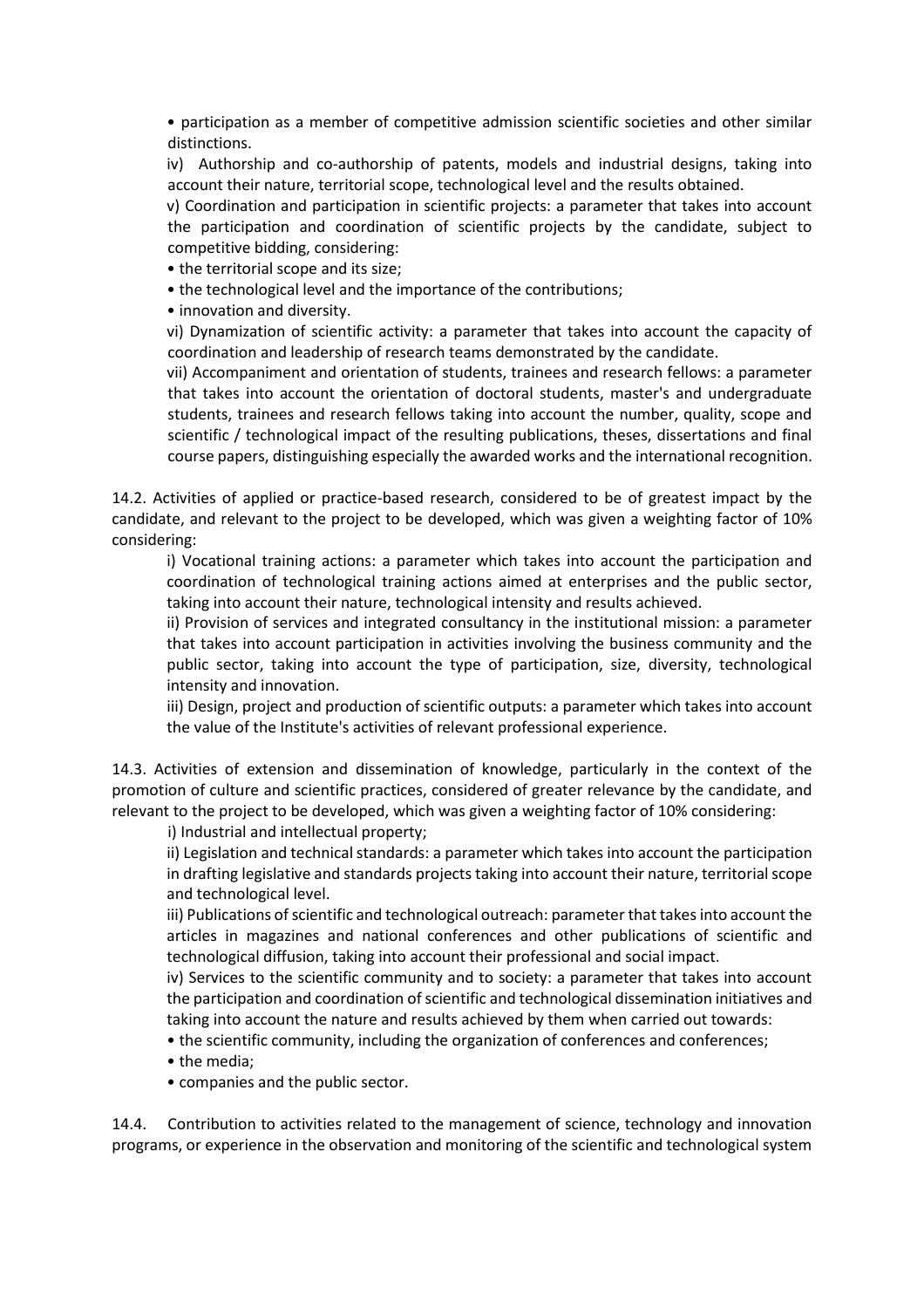or higher education, in Portugal or abroad, and relevant to the project to be developed, with a weighting factor of 5% considering:

i) Positions in boards of the university, school, or research unit: a parameter that takes into account the nature and the responsibility of the position.

ii) Other positions: parameter that takes into account the exercise of positions in national and international scientific organizations.

14.5. In weighing the evaluation criteria listed in paragraphs 14.1 to 14.4, each jury member may consider the following additional parameters under the following conditions:

- 14.5.1.a relevance and quality of the scientific project proposed in/for designing and testing strategies for fast and efficient parcel delivery in dynamic environments using multiple drones, with particular focus on planning and control (using linear, nonlinear, predictive and gain-scheduling techniques), both for aerial marine vehicles, as well as in the design of automatic calibration and simultaneous localization and mapping techniques with convergence guarantees for LiDARS;
- 14.5.1.b contribution to the development and evolution of themes such as planning, control and estimation for multiple autonomous vehicles, in the scientific areas within the research unit, the Institute for Systems and Robotics - Lisbon.

15. The jury may decide to select up to 3 candidates who will be called to hold a session presenting the results of their investigation, following which the jury members should stimulate an open debate on its content and innovative character. This presentation session does not constitute a selection method and is not classified, aiming merely to obtain explanations or clarifications of elements contained in the candidates' curricula.

16. The Jury, when it deems it necessary, may request the candidate to present additional documents proving the candidate's statements, which are relevant to the analysis and classification of his/her application.

## 17. Classification of candidates

17.1. Each member of the jury assigned a classification to each of the candidates in each evaluation criterion, on a scale of 0 to 100 points, ranking the candidates according to their classification consisting on the sum of the partial classifications assigned in each evaluation criterion, and taking into account the weighting factor given to each parameter.

17.2. Candidates shall be ordered by applying the successive voting method.

17.3. The jury decides by absolute majority, and abstentions are not allowed.

17.4. The final classification of each candidate is the one corresponding to his/her ranking resulting from the application of the method referred to in point 17.2.

18. Minutes of the jury meetings are drawn up, which contain a summary of what has taken place in them, as well as the votes cast by each of the members and their reasons, being available to the candidates whenever requested.